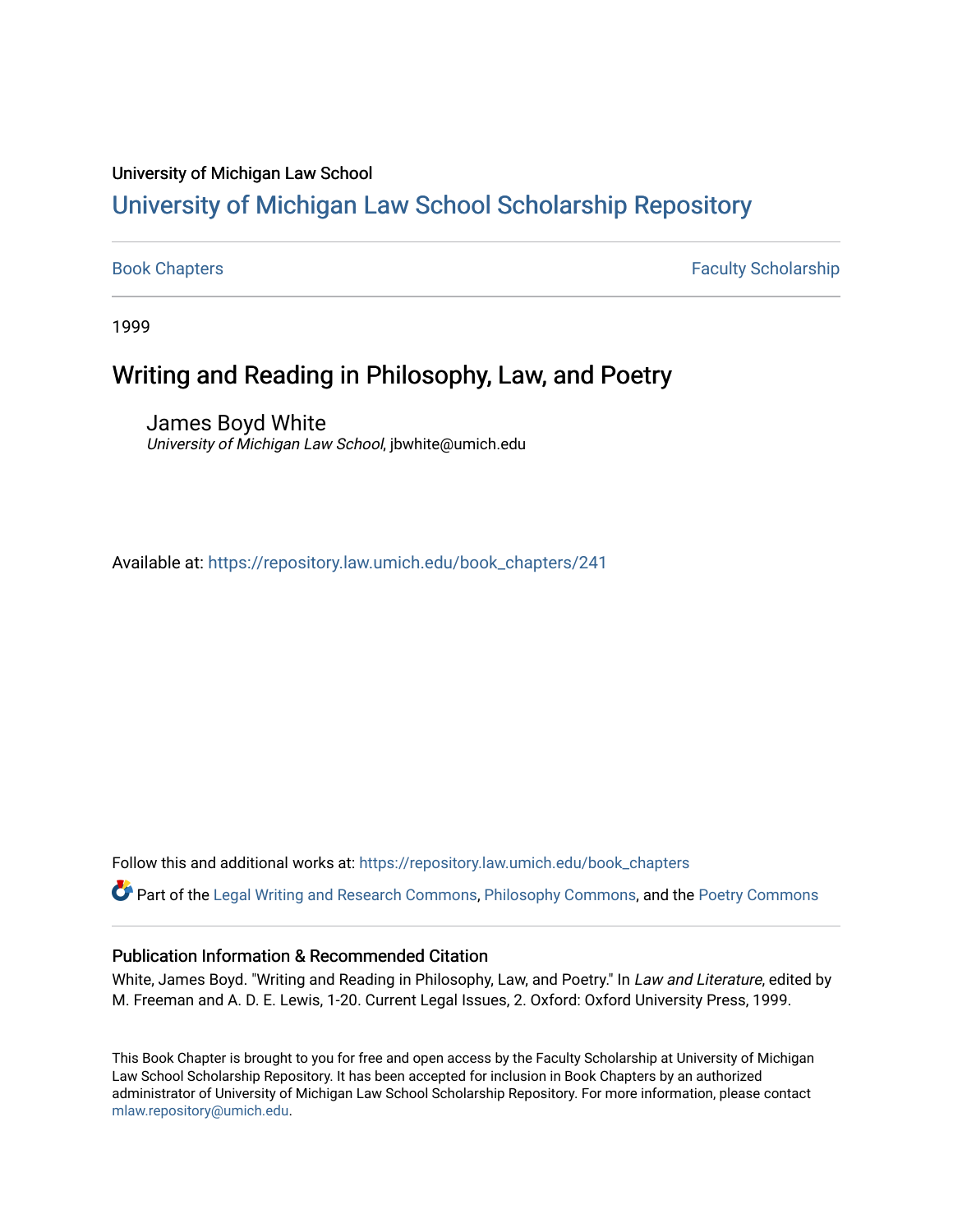# **LAW AND LITERATURE**

### CURRENT LEGAL ISSUES 1999 Volume 2

*Edited by* 

MICHAEL FREEMAN *Professor of English Law University College London* 

and

ANDREWD. E. LEWIS *Senior Lecturer in Laws University College London* 

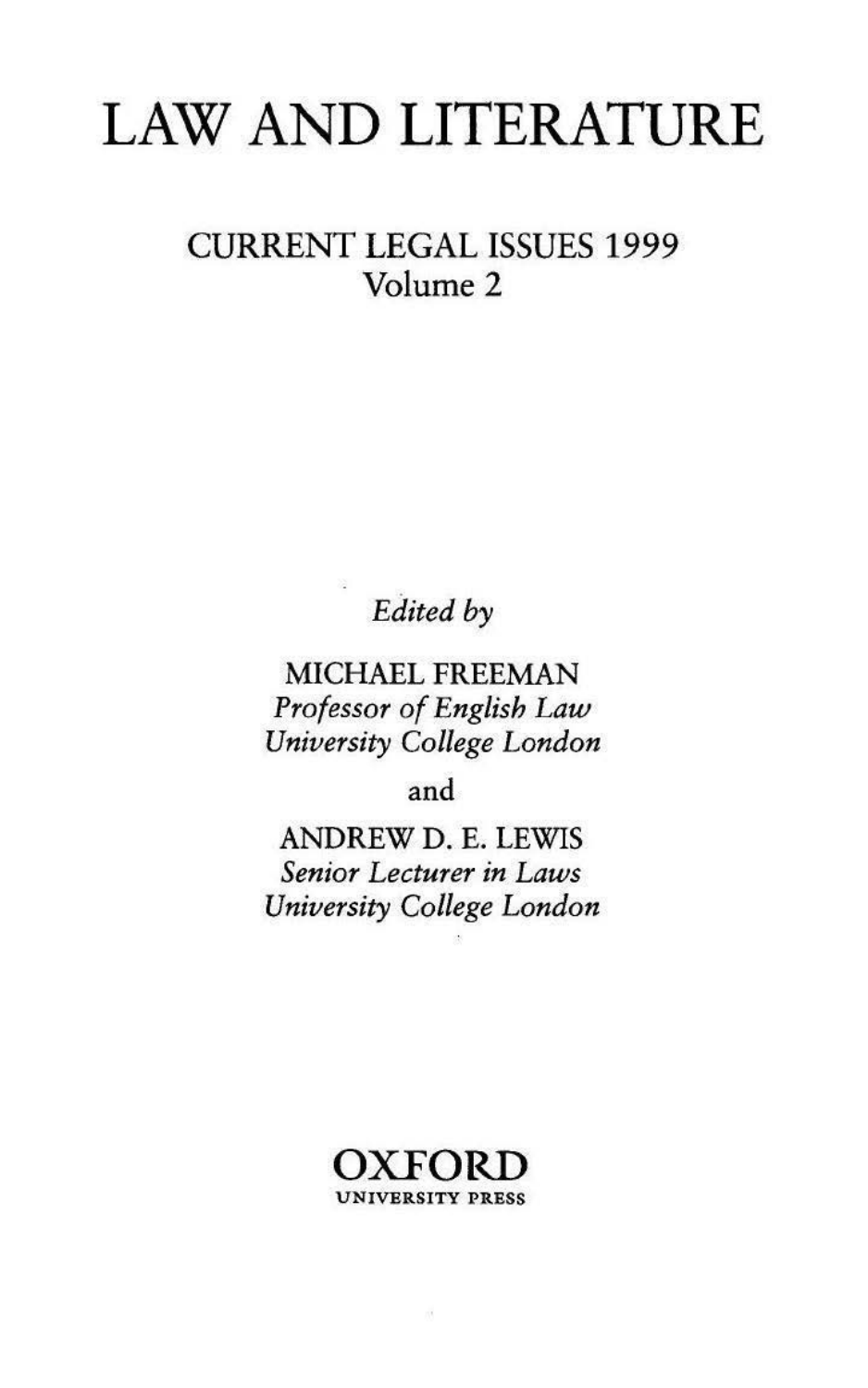# **WRITING AND READING IN PHILOSOPHY, LAW, AND POETRY**

*James Boyd White* 

#### **Introduction**

In this paper I will treat a very general question, the nature of writing and what can be achieved by it, pursuing it in the three distinct contexts provided by philosophy, law, and poetry.

My starting-point will be Plato's *Phaedrus,* where, in a wellknown passage, Socrates attacks writing itself: he says that true philosophy requires the living engagement of mind with mind of a kind that writing cannot attain. Yet this is obviously a paradox, for Socrates' position is articulated and recorded by Plato in writing. How then can we make sense of what Plato is saying and doing? What kind of writing, for example, does he think he is himself engaged in? What, according to him, is good philosophical writing more generally, if such a thing exists? This will be my first question.

Next I shall turn to the law, where it seems that writing is both utterly necessary and, as we shall see, often hopeless as a guide to the decision of actual cases. I shall look in particular at the first amendment to the Constitution of the United States and a case arising under it, asking what we can hope writing can achieve in this context. What is good *legal* writing, if such a thing exists, and what can be attained by it? Finally, I shall turn to poetry, using a poem by William Carlos Williams as my example, to define more fully the conception of writing, and of writing well, towards which I am working, in the hopes that we can then carry it back to what we have already done in philosophy and law. In all of this I shall be trying to give content to a rather simple and traditional idea-that reading and writing can be seen as forms of conversation-by working it out in three rather different situations.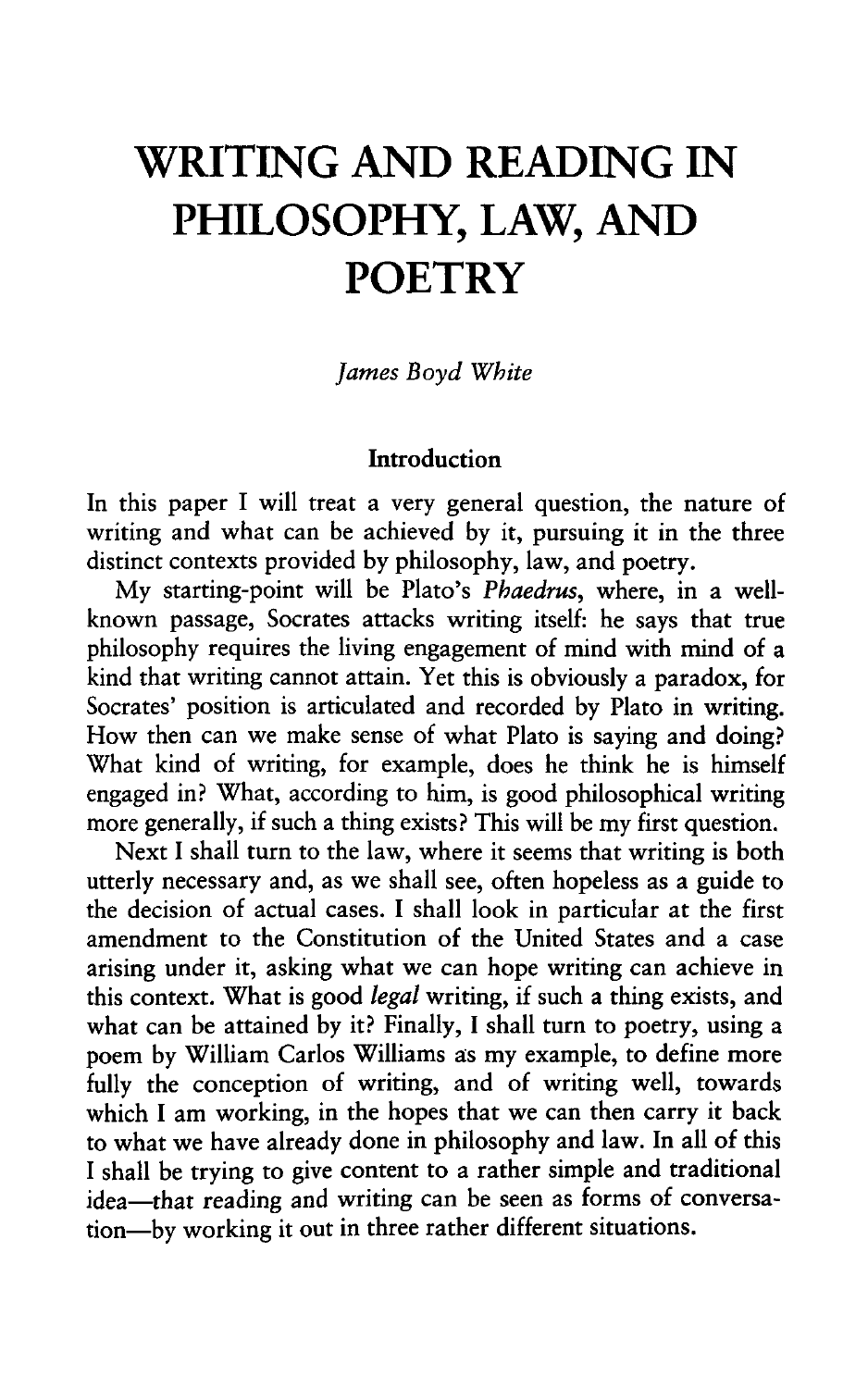#### **Philosophy**

First, then, Plato's *Phaedrus.* Towards the end of this dialogue the conversation turns from the nature of the soul and of love, its ostensible subjects, to the rather more mundane subject of writing. In this connection Socrates tells a story, supposedly from Egypt, which runs roughly this way:

The god Theuth, the inventor of astronomy and geometry and arithmetic and other sciences, comes to Thamus, the king of Egypt, to offer him his various inventions. He presents them to the king, one by one; Thamus, a kind of technological sceptic, examines each, asking what it is good for and what dangers it presents, before deciding whether to accept it. The conversation is intense and extended, as the merits of each invention are discussed in detail. The god Theuth is perhaps a bit deflated by Thamus' critical responses, but when he comes to the gift of writing his spirits are restored: he expresses the greatest confidence that this is a great invention, one that will surely make the Egyptians happy, for it will improve their memories. In writing he has found, he says, a magic charm for wisdom and memory. But Thamus disputes this claim, claiming that writing will in fact have the opposite effect from that predicted: since people will rely upon writing rather than their memories it will stimulate forgetfulness, not memory; and since they will be calling upon something external to themselves, not what is in their minds, it will create the false appearance, not the reality, of knowledge and wisdom.

Socrates then goes on to say, in his own voice, that writing is to speaking as a painting is to a person: it creates the image of meaning, but is wholly unable to answer when questioned. The written text just keeps repeating the same thing over and over, unable to adjust or respond to questions, doubts, or new ideas. For this reason, he says, we should take rather little satisfaction in what we write, even the best things we can do. This sceptical view of the value of writing is reaffirmed **in** Plato's seventh letter where he says that his philosophy is not to be found in any of his writings, but exists only in the living engagement of the mind.<sup>1</sup> Writing is at best a kind of play or game; the real thing, that about which we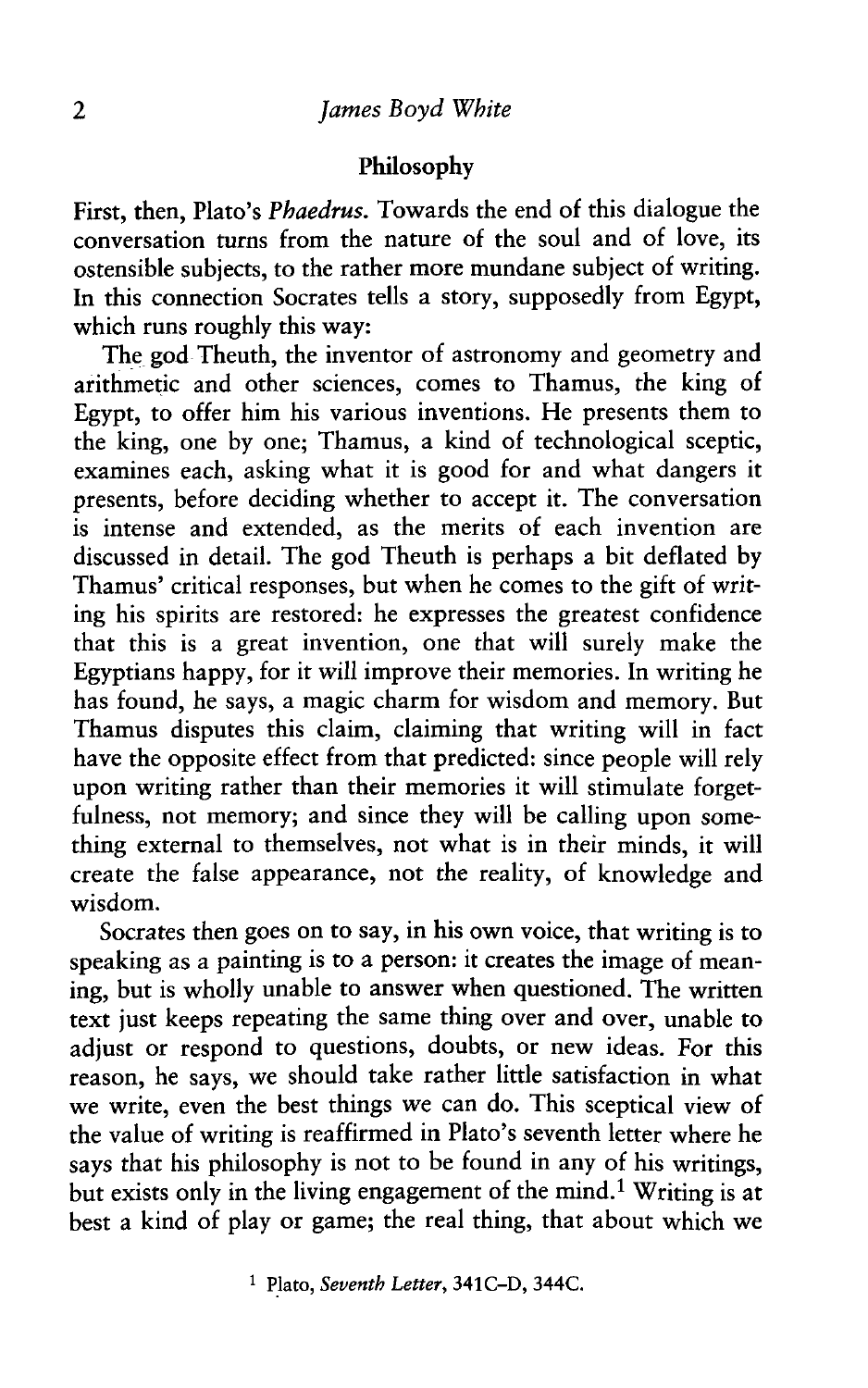should really be concerned, lies elsewhere, in actual conversation between minds taking place in what we might call 'real time'.

As I said above, there is an obvious paradox here, for both of the Platonic strictures against writing take place in writing. Without writing, indeed, we should have virtually no access to Plato's mind, or the mind of Socrates either for that matter, nor any sense of what Plato meant when he said that philosophy lay not in writing but in conversation. In fact, our best examples of the kind of living interaction between mind and mind that he admires are themselves in writing, as in this very dialogue. It is impossible to believe that Plato, one of the world's best writers, did not value highly his achievement of this kind.

What sense, then, can we make of Plato's attack on writing? To pursue this question will perhaps help us think about the merits and demerits of writing in our own world, and about the kind of education that will enable us to write well, and read well, including in the law.

#### READING THE *PHAEDRUS*

A natural place to begin is with our experience of reading the writing that is the text of the *Phaedrus.* The first thing that is likely to leap out at the reader is that this text, like so many other of the Platonic dialogues, is neither an argument written to support a particular set of propositions, nor a disquisition upon a particular subject. Rather, it is a story; a drama; a conversation; a dialogue, beginning with the meeting of Socrates and Phaedrus outside the walls of Athens and ending with their going back into the city together. Something happens between those two points; the creation of that happening between the speakers, and the corresponding happening in the life of the reader, is certainly one aim, perhaps the true aim, of the text.

I will not try to summarize the whole thing, but it may help if I say this much about what happens: Phaedrus and Socrates meet outside the city walls; Phaedrus talks about a party he has just recently left, at which the orator Lysias read a very clever speech; Phaedrus has borrowed a copy of this speech, which he has been planning to commit to memory; now seeking a place to discuss the speech, Socrates and Phaedrus find the cool and shaded atmosphere of the river-trees, commenting in detail on their surroundings.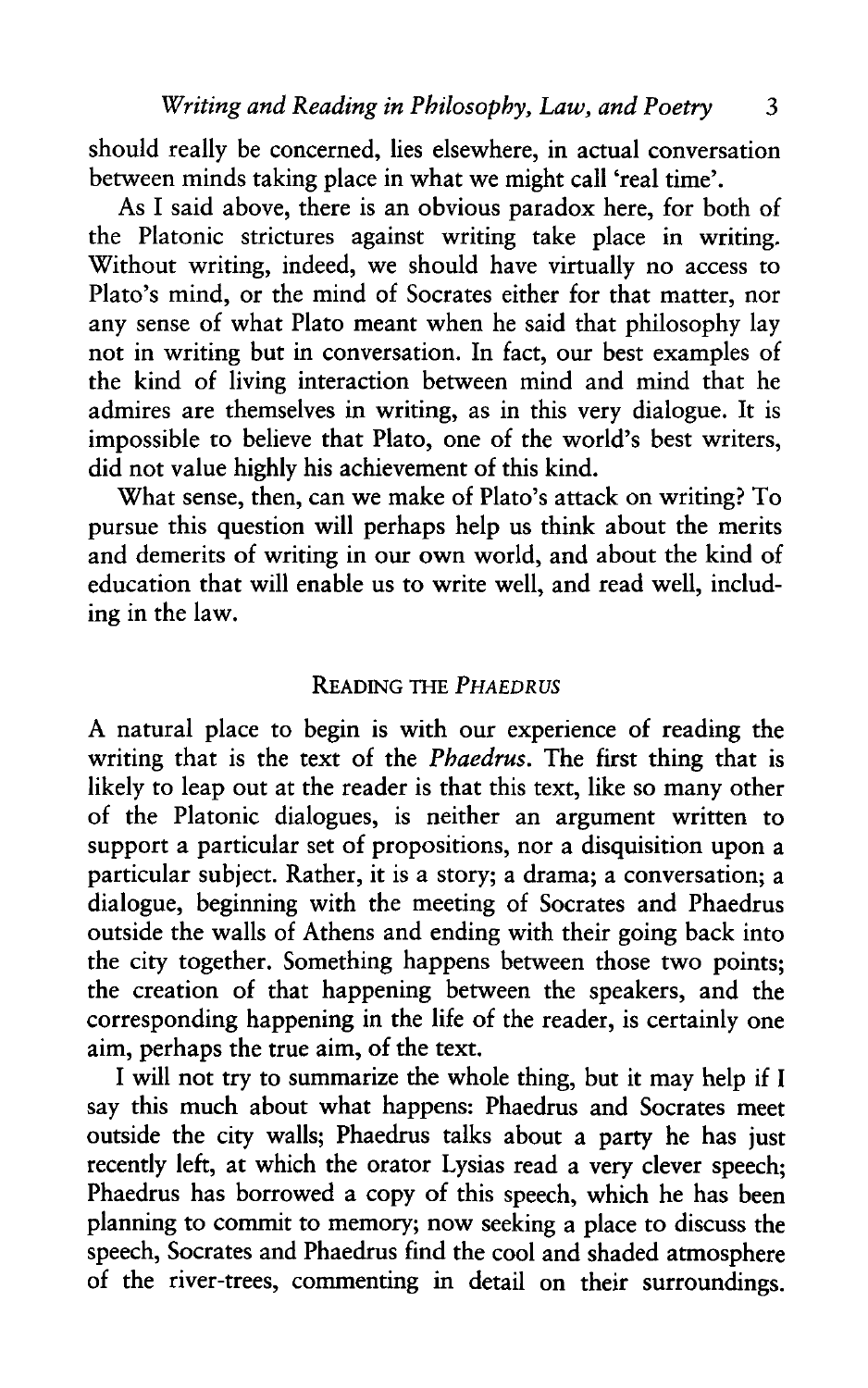Phaedrus then reads aloud the speech of Lysias, in which a seducer paradoxically argues that the fact that he is not in love is a good reason for his target to yield to his desires; Socrates, spurred on by Phaedrus, gives, in a kind of competition, a speech of his own to the same end, his point being that love is a kind of irrationality and thus inconsistent with the philosophic life. Suddenly visited by his private divine force, however, Socrates realizes that what he has said is awful, for love is a god and must be good; he then delivers a second speech, this one in favour of love, in which among other things he works out the famous image of the human soul as a pair of winged horses, one good, one bad, managed by a charioteer. Human souls once lived in the heavens, he says, but through mismanagement have lost their wings and fallen into an earthly life. Love, Socrates says, is an experience that reminds the soul of what it once had, life in contact with beauty and truth, and it rekindles the desire to attain it. It is one of the greatest gifts of life. When Socrates has finished, he and Phaedrus then speak about various questions raised by the three speeches on love, including the issue whether writing is a good or bad thing.

Even this summary should be enough to show that this dialogue is not, as I say, a sustained conceptual argument, leading by logical progression from one point to another, but a composition far more complex, in which one part answers or responds to another. Its closest analogue may be a play by Shakespeare, where any position Shakespeare has is expressed not by this speech or that, but by the play as a whole, by the way voice answers voice. For Shakespeare's art lies not only in the composition of the speeches but their arrangement: it is here, in the relation of these gestures across time, that Shakespeare can be found. And in Shakespeare as in Plato one finds items of very different kinds, humorous and solemn and farcical and deeply felt.

For the reader of both authors, then, the question is not so much what this all 'means' in a propositional way-as if true understanding meant the capacity to utter a series of true statements that represented what Plato or Shakespeare would have said if they had been smart enough-but what it means in an entirely different way, as an experience of mind and imagination, of thought and feeling. Its end is not persuasion to a set of statements, but something vastly more important and profound, a transformation of the mind and motives and understandings of the reader.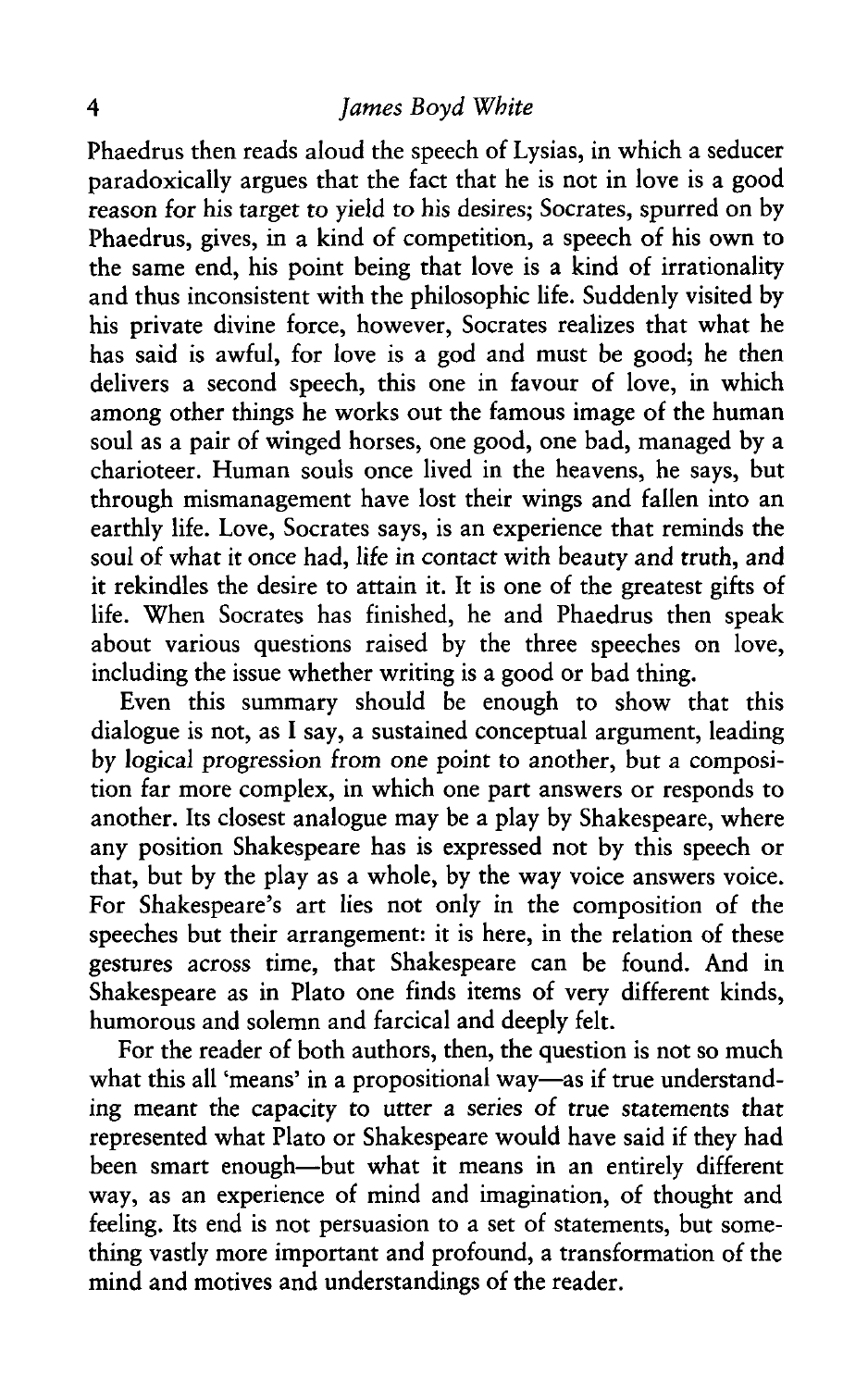Reading the *Phaedrus* thus requires one constantly to ask exactly how a particular passage is to be taken in light of other passages or other moments. Here the question of tone is crucial. For example, in the central myth about the soul as a pair of winged horses guided by a charioteer, part of the story is that once the soul has fallen from the heavens to the earth, the experience of physical desire for a beautiful body reminds the soul of its own earlier experience of beauty itself, in the heavens, where the Eternal Forms can be directly apprehended; the person thus touched by *eras* starts to feel the itch and pain of his feathers beginning to sprout, in the total intoxication of desire. How are we to read this? I can remember being told that this story was a perfectly serious allegory of the moral nature of the soul, and that the lesson was plain, to develop the rational faculties of the charioteer to control one's baser impulses. But this won't work at all: it is some of the so-called baser impulses that are celebrated here, and the kind of madness they bring about is far from rational control. And in any event such a lead-footed reading is totally dead to what is most wonderful about this myth: its invented, playful quality, comic even to the point of the self-consciously ludicrous, poised as it is against a kind of real seriousness. The speech is both serious and comic, both beautiful and silly, both to be believed and to be disbelieved.

The story about Theuth and Thamus has similar qualities. It is funny, to start with, as the resolutely practical Thamus examines the gifts of the god with a sceptical air and practical intelligence.<sup>2</sup> (I do not think it wholly accidental that their names, at least for me, work as a kind of tongue-twister, leading me to want to lisp the second name, thus, 'Thamuth'.) And, as I suggested before, the apparent message of the story, that writing is bad because it will destroy memory and wisdom, is in plain contradiction to certain of the premises of the text of which it is a part. How then are we to read it?

One possibility-and it is only one-is to start from Socrates' point that the trouble with writing is that it always says the same thing and can thus never respond to questions or criticisms, never

<sup>&</sup>lt;sup>2</sup> This is just what Socrates does not do with the gift of sexual desire, from Eros, and Thamus thus stands as a mild reproach to Socrates' abandonment of reason in telling the central myth.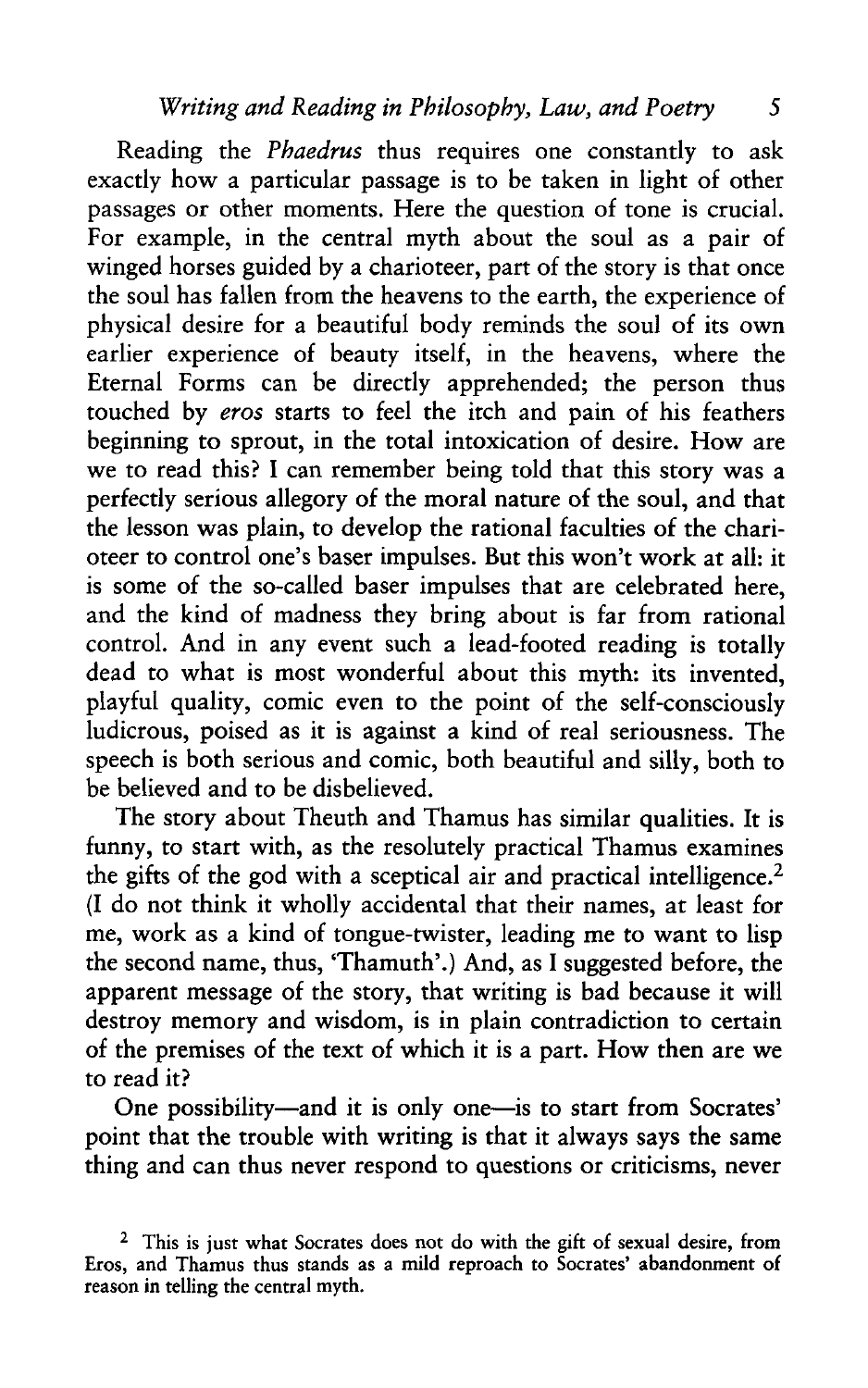engage in the conversational process that is the centre of philosophy. Plato is perhaps here telling us why he writes in the form of the dialogue, rather than simply telling us 'what he thinks and why he thinks it'—as though such a thing could be done.

On this view, what the passage about writing suggests is that he, Plato, is trying to write a text that is different from the kind of writing he rejects and instead has some of the essential qualities of conversation. It does not simply say something, and stop; rather, it offers the reader a complex experience, in part consisting of the stimulation of questions-about the myth of horses for example, or this very passage about reading-that the text will not in any obvious or easy way answer, but with respect to which it affords the reader material for thought, if he can grasp and manage it. Here, for example, the question, 'What can Plato mean by these strictures against writing?' leads to the possibility that it is not all writing that he opposes, but writing of a certain kind-or reading of a certain kind-working on certain premises. Moreover, in the way in which Plato renders living conversation between Socrates and Phaedrus one can find some idea of what his own aim is as a writer, and the standards by which he wants his writing to be judged.

I do not want to suggest that this is where the process stops: there are other points about writing, other complications and mysteries here, but this in a sense is the main point: Plato has written a text that does not simply say the same thing always, but says different things as you bring different questions to it. Its aim is to offer its reader a disorienting experience of controlled uncertainty and thus to stimulate independence of mind, in the way that conversation, or dialectic, at its best can do. On this view philosophy is not the exposition of a certain set of propositions about the world, but a mode of life and thought; its end *is* not a set of statements, but an end of a different kind, the transformation of the mind and imagination of the reader. This is a process that by its nature has no termination until death, and the hoped-for return to the world in which truth and beauty and goodness can be seen simply and clearly for what they are.

#### THE LIMITS OF LANGUAGE

One reason why Plato wrote this way, rather than proceeding as Euclid was to do in another field, from first principles, or as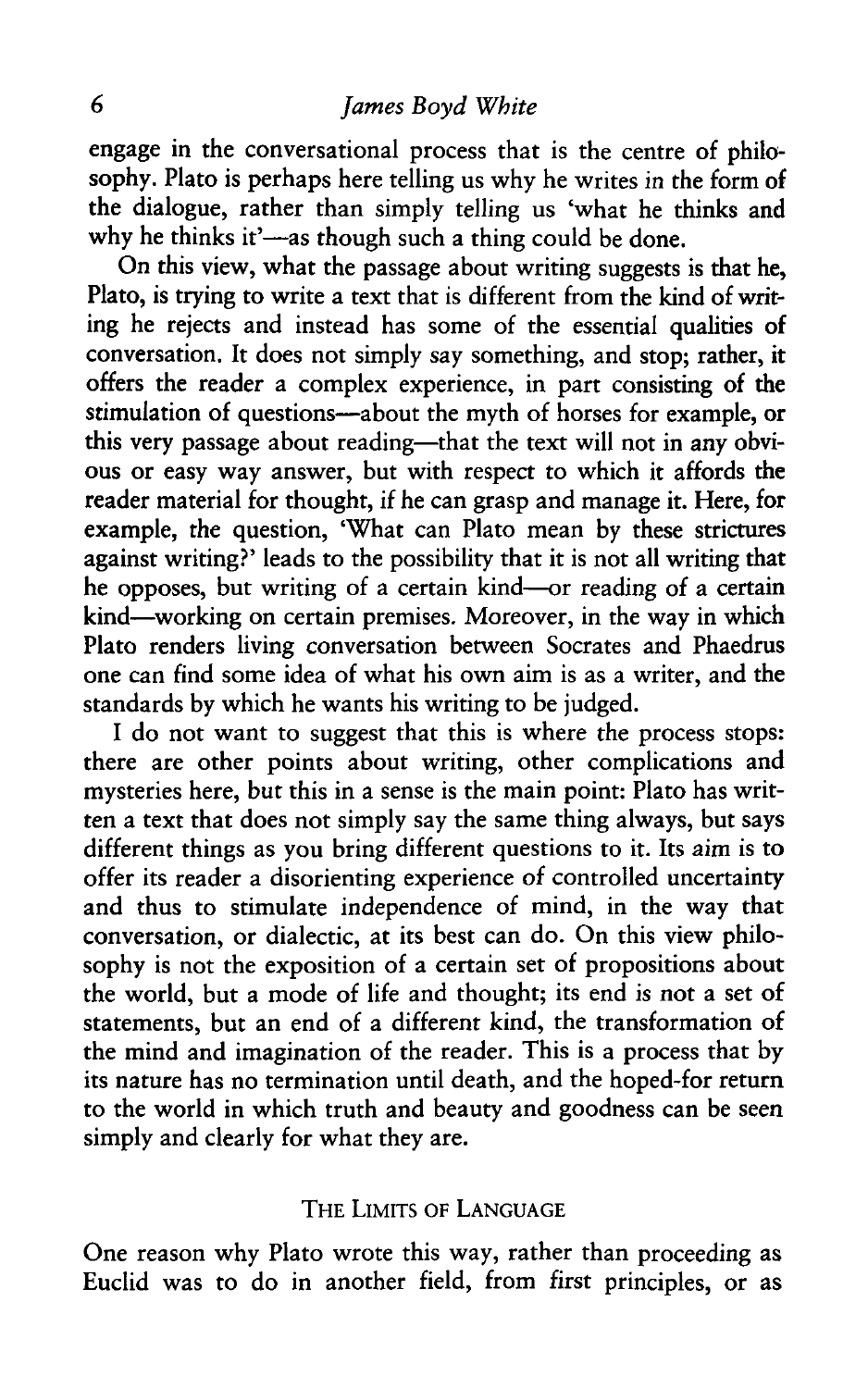Aristotle did, from common knowledge, is that for Plato the language in which he thought and wrote was a large part of the problem he addressed. This was partly a matter of its particular substantive commitments, for example to an idea of justice and 'goodness' that consisted in large part of the power to exercise dominion over others,<sup>3</sup> but partly also a matter of the nature of human language more generally—for there is no language in which the truth can simply be said, and in Plato's view we must train ourselves to accept that fact and to display our awareness of it in our speaking and our writing alike.

The point of Plato's doctrine of the Eternal Forms, then, is not to assert the truth of their existence, which can after all never be observed or known while we live, but to define, by their absence, what human life lacks. This is a way of drawing attention to the important fact of actual human life that such knowledge is denied us. We must live on conditions of radical uncertainty; and it is to show us how this might be done without collapsing into incoherence or despair that the dialogue exists.

The experience of reading Plato may in fact provide us with a method for the reading of philosophy more generally, for it suggests among other things that the language in which philosophy is carried on can, and perhaps should always, be part of its subject. If we start to yield to the desire to create a general philosophic system, as Plato himself often did, the experience of the *Phaedrus*  should check us in that course; not to prevent us, necessarily, but to slow us down. If, for example, we find ourselves talking about the 'proper end of life', and defining that as 'happiness', and then defining happiness in terms of the 'fulfilment of human capacities', or if we find ourselves talking about the proper form of political organization, and defining that in terms of 'consent', and consent in terms of the 'will of the majority' as reflected in the ballot, all as though those terms had meanings that were either self-evident or could be stipulated, and as though we occupied a platform somehow above history and culture from which we could speak universal truths on such subjects, the experience of reading Plato should

<sup>3</sup>For further discussion see my *When Words Lose Their Meaning: Constitutions and Reconstitutions of Language, Character, and Community*  (Chicago, 1984), 95-8. For a fine article on reading Plato as a general matter, see Hayden Ausland, 'On Reading Plato Mimetically' (1997) 118 *American Journal* of *Philology* 371.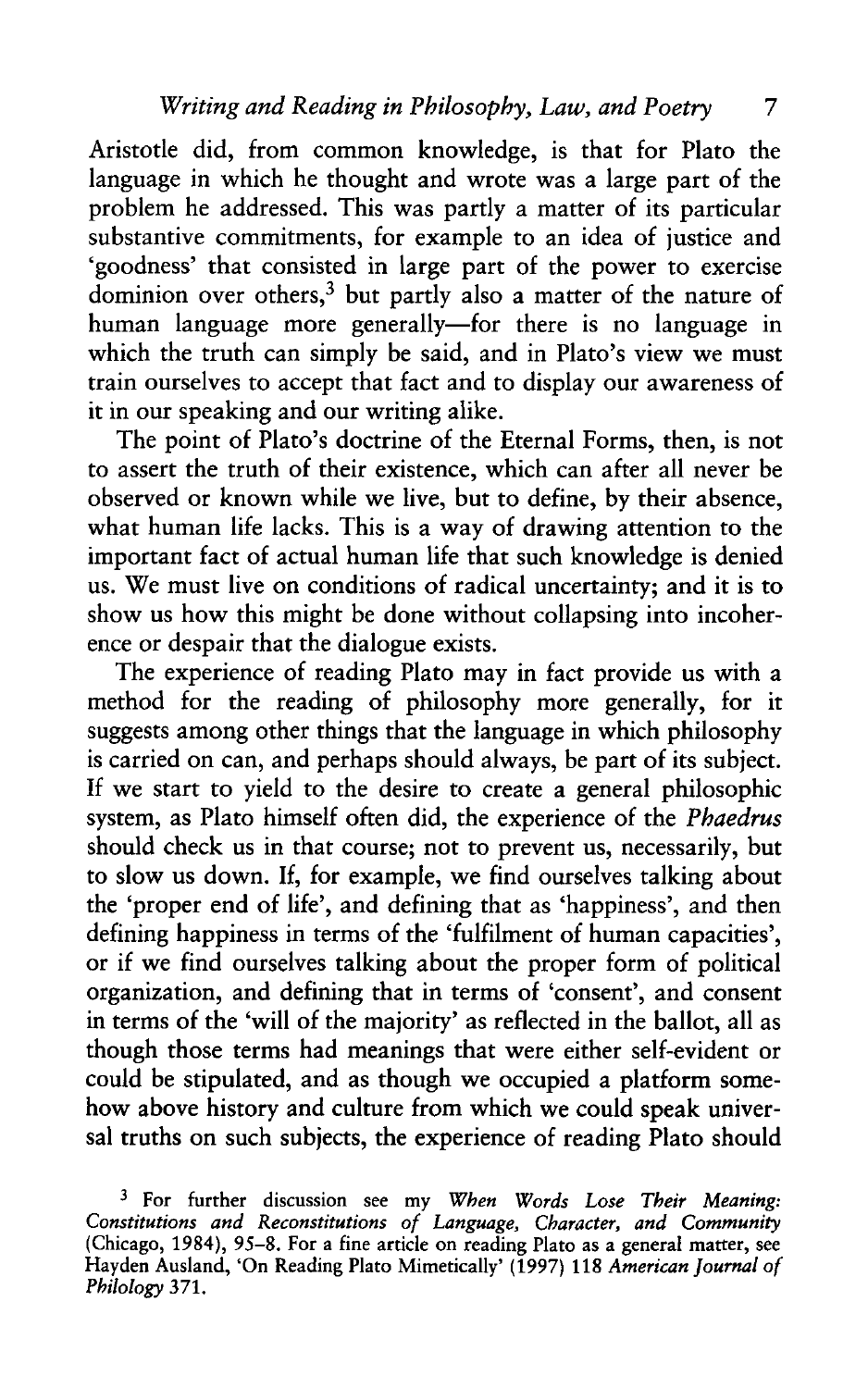make us pause, and ask how what we are saying might be located in one of his dialogues: poised against what counter-formulations; subject to what dissolutions, as the terms we use are shown not to bear the weight we want to give them; rendered to what degree incomplete or empty, as other related questions are raised to which we have no way of speaking; and so forth.

It is thus one of the monumental achievements of Plato simultaneously to engage in the impulse to systematize and to subject that impulse to criticism.

#### **Law**

What bearing if any does this understanding of Platonic philosophy have upon the reading and writing of the law? At first it may seem none at all: the whole point of written laws in our system is that they be clear and publicly available; only then, after all, can the citizen who is subject to them conform his or her conduct to their requirements, and only then can the official who interprets and applies them be subject to the constraint we think of as government under law. Uncertainty of law is a recipe for official corruption, for the denial of the fundamental principle of notice, and for violation of the ideal that like cases are to be treated alike. We therefore demand that the law be clear, in America making a constitutional principle of it. We in fact want the law to do just what Socrates complains that writing does, namely to say the same thing always. We do not want law to be dialectical or conversational; we want clarity, fair notice, obedience, equal treatment.

#### READING LAW

But all this is far easier to say in general terms than it is to work out in practice, as any look at a statute book or constitution or a set of judicial cases will show. The main provisions of the first amendment to the American Constitution, for example, are on the surface plain enough: 'Congress shall make no law respecting the establishment of religion, or prohibiting the free exercise thereof; or abridging freedom of speech, or of the press.' When we read this we understand in a general way the values that the framers are articulating, and we know that they want to be read as meaning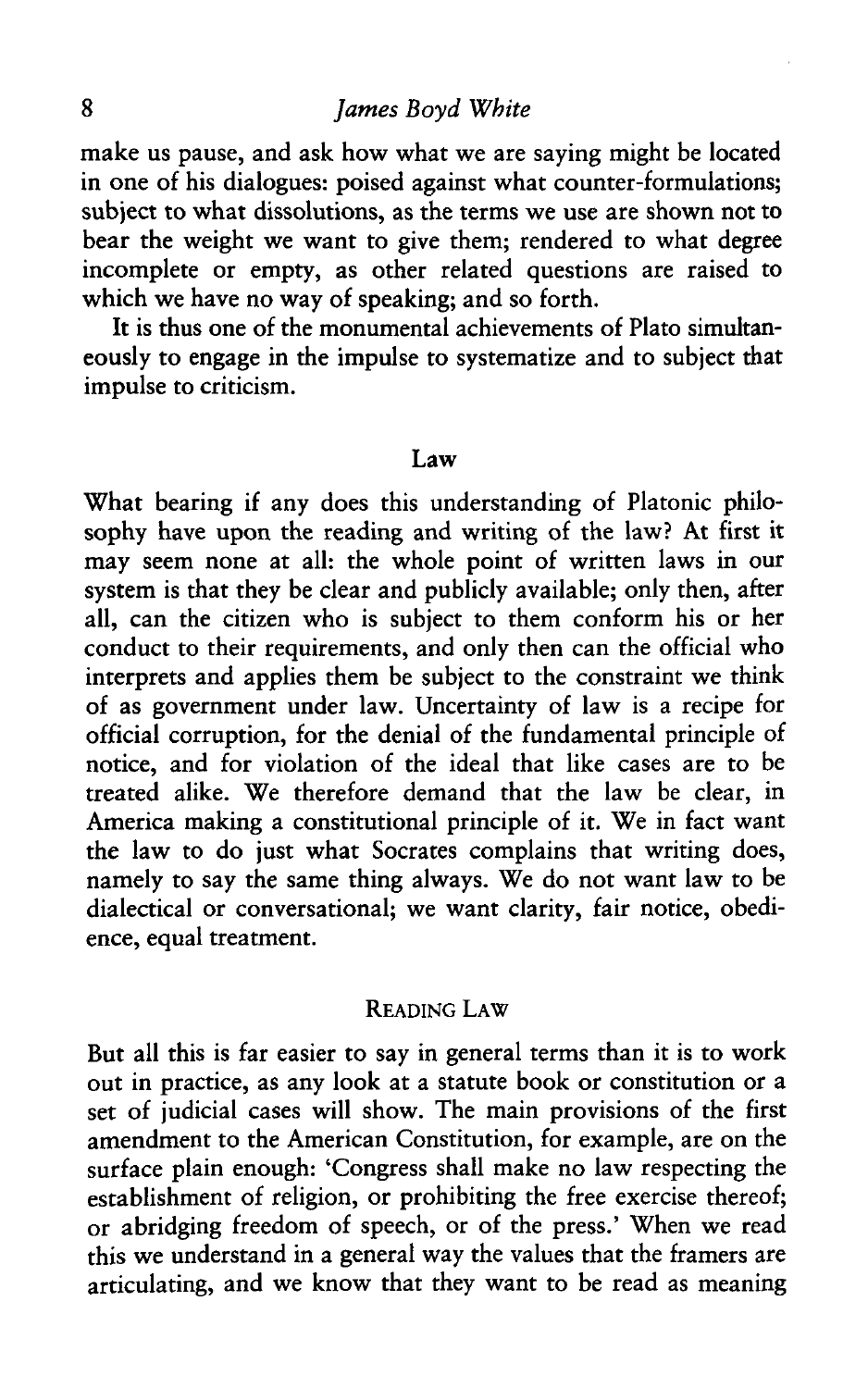business. But when we come to the application of such a standard, serious problems emerge: is it an establishment of religion, for example, for a legislature to begin its sessions with prayers led by a chaplain paid by tax dollars? For the armed services to employ chaplains? For a state to exempt religious organizations from its tax laws? For a city to have a Christmas display that includes a nativity scene?

Deciding those questions is not merely a matter of looking at the words and seeing what they mean, for different people will have different readings of the same language—different, reasoned, and decent readings. The question the law faces, here as elsewhere, is what to do about the fact that we do reasonably differ, including on the most important matters, and that there is no obviously right way to resolve our differences.

This means that the ideal of clear language applied the same way every time is simply out of reach. In the law the meaning of the language in which authoritative directions are given is itself always in question. Much in the same way that Plato sees that the central terms of his language are uncertain in meaning and call for new definition, the lawyer comes to see that the same is true of the central terms in her discourse: terms such as 'religion' and 'speech' and 'establishment' and 'free exercise' in the first amendment, for example. The lawyer should not simply use her language as a given, then, but see it as the proper subject of critical attention and transformation.

Likewise, the lawyer should know what Plato reveals, that there is no such thing as purely neutral, unsituated, abstract, or disinterested thought or speech: no way, except in the heavenly life Plato imagines to precede and follow our earthly one, in which one can see beauty and truth and justice for what they are, unchanging and eternal essences. Rather, every effort at thought and expression is located in an historical moment and a particular set of social relations, and these circumstances affect the meaning of what is said. This is true of the *Phaedrus* itself, which is a conversation between Socrates and Phaedrus; and true of the lawyer who always thinks and speaks as the representative of a particular client-the citizen who wants the nativity scene removed for example, or the city that wants it to remain-or, if he is a judge, as one trying to resolve the particular dispute before him. For both lawyer and judge, the materials of meaning with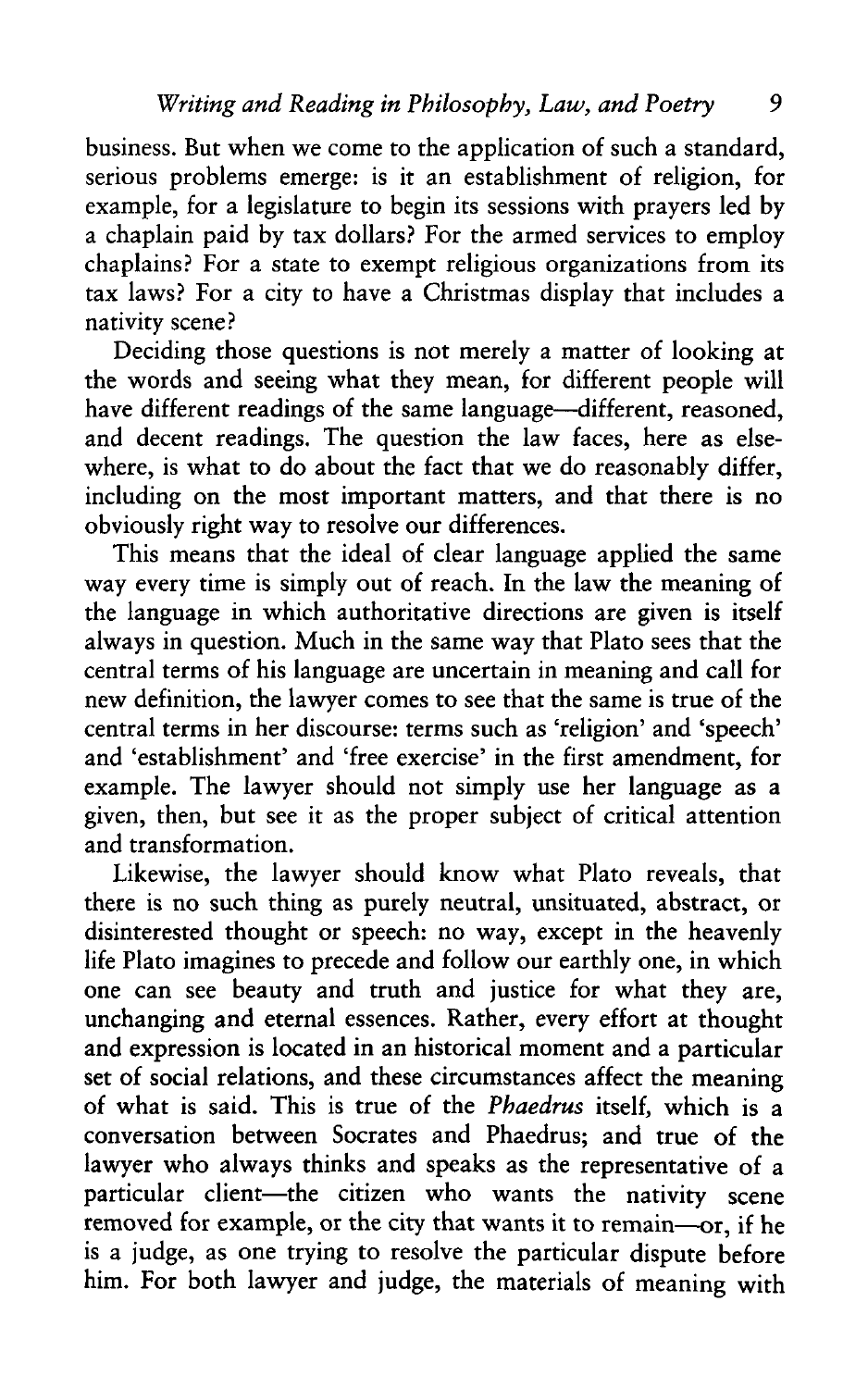which they work are to a large degree given them by others, in the constitutions, statutes, regulations, contracts, judicial opinions, and other texts that speak to the particular event. This material will not and should not say the same thing always; it will in fact yield different meanings to different minds in different situations, differences that themselves become the topic of thought and argument.

For the lawyer, as for Plato, every discovery, every conclusion, is provisional, open to question and perhaps to repudiation in a later conversation-think of Socrates, who in the *Phaedrus* made one speech against love, another one in praise of it, and then changed the subject entirely. And it is common for a Platonic dialogue to end with Socrates in a kind of perplexity, or if not that, by reaching a conclusion that is still, in the terms established in the dialogue itself, open to doubt.<sup>4</sup> Likewise each performance in the law is the best we can do at the time, but it is always open to revision: by appeal, by distinction, by overruling, by amendment.

The life of the law, like the life of philosophy, lies then in the activity by which a problem is defined and approached, not in any solution to it. This activity is what we learn and what we teach. The part of this activity that we call 'reading' has much of the character of a conversation with the ruling texts of the law, and 'writing' takes the form of conversation too, between judge and lawyer, among lawyers, between lawyer and client, and so on.

Let me give you an example of what I mean, in the form of a much simplified version of a real case, *Lee* v. *Weisman.* 5 The question is whether it is an improper establishment of religion for a public high school to invite a local pastor or rabbi to give a prayer as part of the graduation exercises. We can assume that the prayer in question is as non-sectarian and vague as they usually are, perhaps as simple as this: 'God of the Free, Hope of the Brave, for the legacy and liberty and destiny of America we thank you. May these young people fulfill their own hopes and those of their parents and teachers. Amen.' Does this practice violate the Constitution? My guess is that you are likely to have one of two quick reactions, either 'Yes, of course, obviously it does: this

<sup>4</sup>See, for example, *Protagoras* and *Crito. 5* 505 us 577 (1992).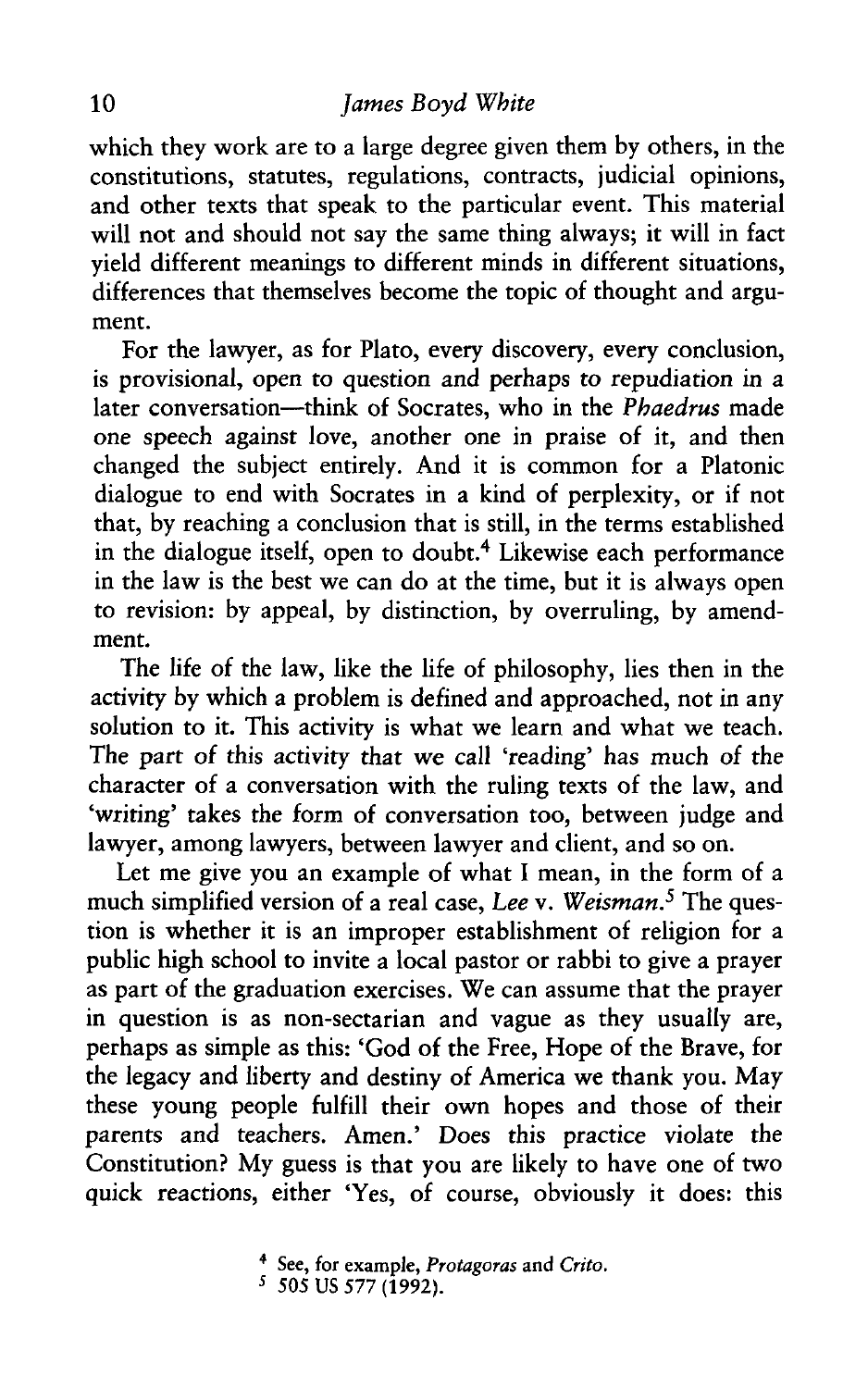plainly violates the separation of church and state', or 'No, obviously not: we have had graduation prayers forever, and nothing could be more innocuous than such a thing.'

Notice that the language of the first amendment prohibiting the passage of any law 'respecting the establishment of religion', however plain it may be to those on each side of the dispute, does nothing to resolve the difference between them. It sits there, as Plato says, reiterating itself and unable to respond to the questions we have of it. But in the law we have more than the amendment: we have the cases decided under it, and these complicate the question by providing two somewhat inconsistent lines of authority.

First, the Supreme Court has decided a series of cases, beginning with *Engel* v. *Vitale* in 1962, that prohibited the use of prayers as part of the public school curriculum. Later cases have similarly struck down Bible readings in school, recitations of the Lord's Prayer, moments of silence meant as moments of prayer, and the like. $6$  These cases would support the conclusion that the graduation prayer is invalid.

But there is a contrary line of authority, partly judicial, partly rooted in the practice of other branches: Congress begins its sessions with a prayer made by a chaplain paid with public funds; there are chaplains in the military; high national officers are sworn in on the Christian Bible; the President often includes a prayer as part of his inaugural address; the Thanksgiving Proclamation is typically in the form of a prayer, at least in part; and, most recently, the Court held that the Nebraska legislature does not violate the amendment by beginning its sessions with prayers made by chaplains paid with state funds, even though some of these prayers are highly sectarian in content.7 In the same vein, within recent years the Court approved the inclusion of a nativity scene in a municipal Christmas display. These precedents would support the validity of the graduation prayer.

So what is the Court in the graduation prayer case to do? Distinctions can be drawn, focusing for example on the degree of compulsion present in school prayers, or the impressionable age of the children in those cases; similarly, one can try to work out

<sup>6</sup>See *Engel* v. *Vitale,* 370 US 421 (1962); *School District* v. *Schempp,* 374 US

<sup>203 (1963);</sup> *Wallace* v. *Jaffree,* 472 US 38 (1985). <sup>7</sup>*Marsh* v. *Chambers,* 463 US 783 (1983).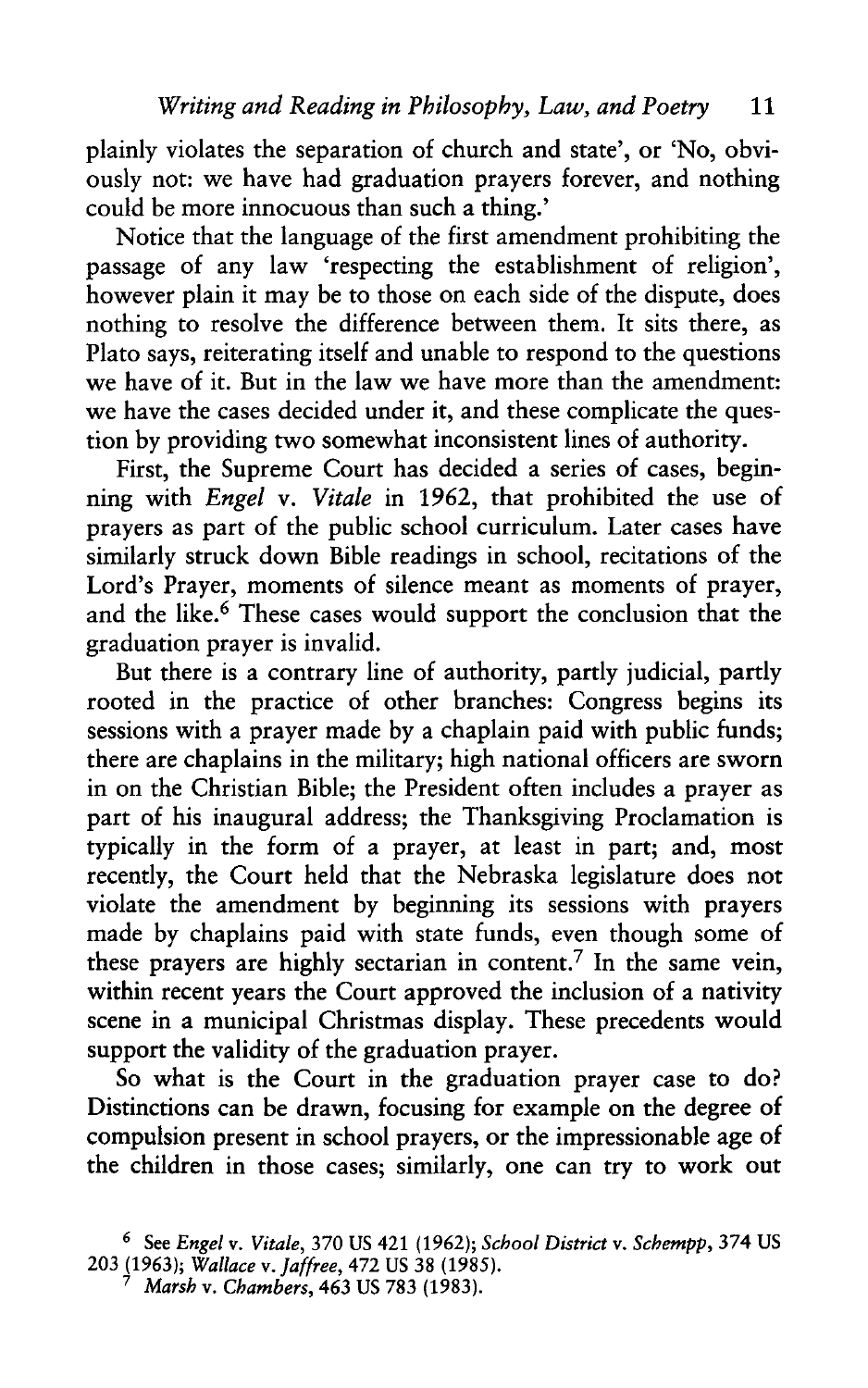'tests' of various sorts for the resolution of this and similar cases. I do not want here to pursue the various lines of argument in detail but only to make the rather simple point that the task of the lawyer, as he reads the amendment in the context of the cases briefly outlined above, and in the context too of the particular facts of the case, is a form of conversation, with a set of texts none of which will say the same thing always. The language of the amendment stimulates a conversation with its various contexts in which it says not one but many different things, among which choices have to be made. In fact, the law does not so much 'say things' as create the conditions for a complex process of thought and conversation, highly dialogic in character; it is this process of thought that we learn, and teach, and practise as lawyers; this process is, in an important sense, the law itself.

#### WRITING THE LAW

To think now about the problem of writing from the perspective of the writer of laws-whether they take the form of statutes, regulations, contracts or opinions-it should be plain that one cannot proceed simply by saying what one means clearly and plainly. This is partly a matter of the inherent vagueness of language in certain contexts. Think, for example, of the definition of crime. This requires an element of 'intention' or 'wrongfulness'—for we all surely would distinguish for purposes of criminal punishment between accidental and deliberate injury of anotherbut no one can specify states of mind with clarity and precision. Sentencing and custody disputes are similar cases: one simply cannot articulate rules that wholly capture the considerations that one thinks ought to influence the judgment in a particular case.

But the difficulty is not confined to cases where the law is forced to use uncertain terms. The larger point rather is that the way legal texts are used in our system-placed now in this factual context, now another, placed now in this composition of other texts, now another-gives all legal texts a kind of inherent uncertainty, which in turn gives rise to the necessity for the kind of legal thought I have described. Legal texts do not and cannot say the same thing always, and it is unrealistic in the extreme for the writer to hope they can.

How then is one to think of the process of writing law, or to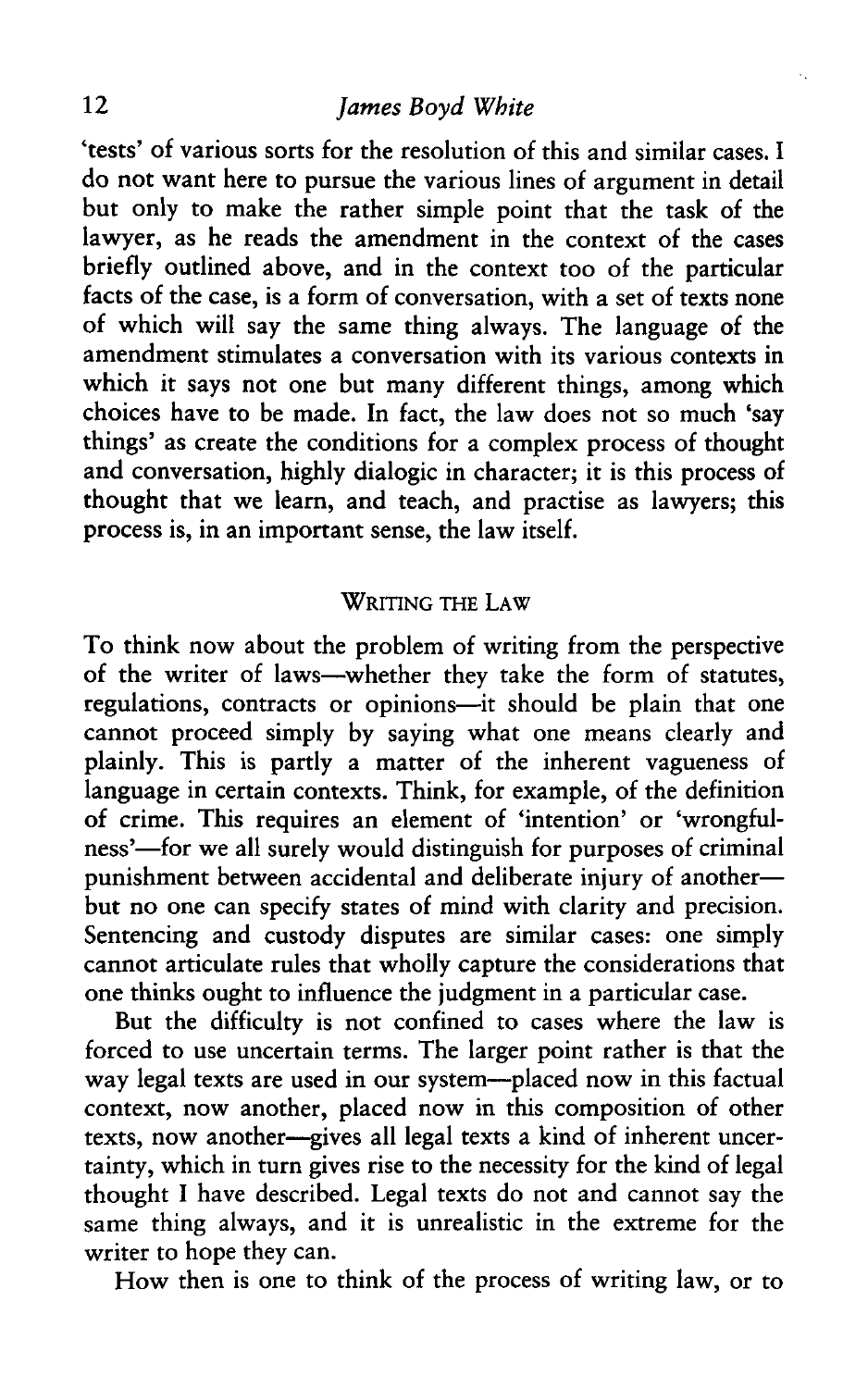teach it, if not as the communication of commands in clear and direct language? The heart of it I think is this: the lawmaker should recognize that the application of his text depends on the action and judgment of others. It is thus a social and cooperative activity, and part of the lawmaker's task and opportunity is the management of the social relations through which his statute (or other text) will work. He is engaged in a conversation with his audience and should try to speak to them about the task which he has given them in some way other than by simply reiterating his commands. He should thus write a text that does not simply say the same thing always, but invites and responds to questions; a text that has some of the quality of a dialogic partner.

The writing task is made all the more difficult when one realizes that there is not one audience for legislative and legal texts but multiple audiences, ranging from citizens to jurors to lawyers and judges. In each case the legislator must try to attune himself to the situation of his audience, understanding the context against which they will read this gesture, and do his best to produce a text that will speak well to them all. An impossible but necessary task.

How this might be done, in particular cases or more generally, is the topic of another talk, or of a course.<sup>8</sup> For present purposes it is enough to see that this kind of writing is not mechanistic, dull, or easy, but hard, complex, a full challenge to the mind.

Thus the best writing in the law and in philosophy alike does not, as one might first think, strive to say the same things always, but offers the reader an experience like that of conversation: it stimulates questions, and responds to them; these responses invite further questions, and lead the reader to a deepened understanding bounded by uncertainty. It is not in what Socrates 'says' or what Phaedrus 'says' that we are to find the philosophy of Plato, but in what the dialogue as a whole offers its reader, the experience of our engagement with it. Likewise it is not in what the Constitution-or a statute, or a judicial opinion-'says' that we find the law, but in the activity of reading and writing that these texts simultaneously stimulate and reward.

The experience of the law can thus be seen to reinforce the complex point of Plato's passage on writing, especially when it is coupled with his own performance as a writer. He tells us that we

8 It is the subject of my *The Legal Imagination: Studies in the Nature of Legal Thought and Expression* (Boston, 1973; Chicago, 1986).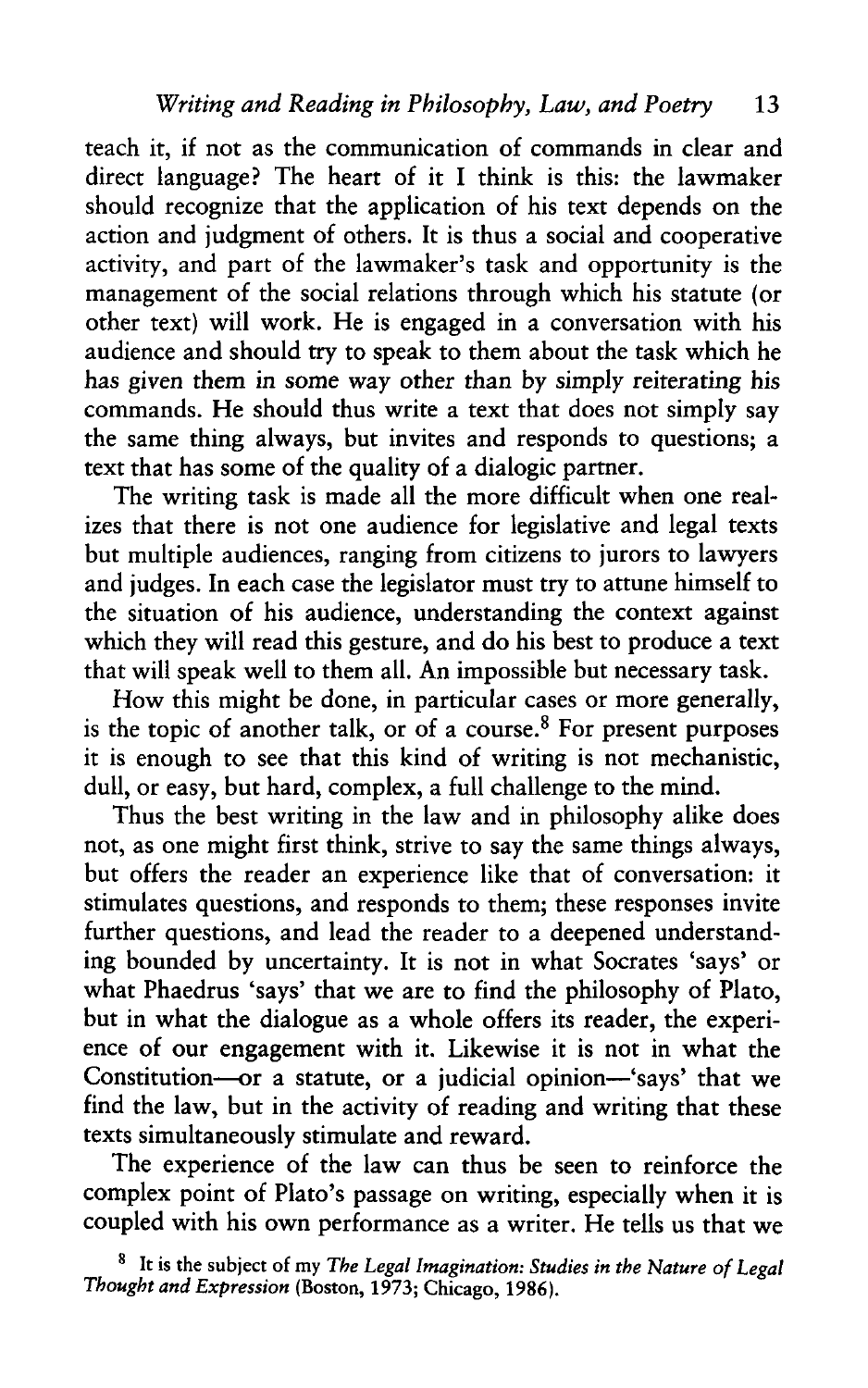should not strive for writing that simply states its position in plain words and stops, for such a thing is neither desirable nor possible. Words do not carry meanings like freight cars and cannot be made to do so; instead, we should understand that every act of language is a performance, a gesture against a background of other gestures, and that it asks to be understood as such by both speaker and audience, by both writer and reader. Every performance is by a situated speaker to a situated audience, and its conclusions must always be provisional. No final and universal statements of truth are possible for us here on earth but only, as Plato says, in the heavens, where we can see truth and beauty and justice directlyan image the whole point of which is to distinguish it from the conditions on which we live.

#### Poetry

Such are some connections between writing-and reading-in philosophy and in law. How about the third form, poetry?

My thought here is that the sense of writing worked out above, as an activity of mind-as an engagement with the nature of language and the limits of human understanding that cannot resolve itself into propositions assumed to be stable, but must renew itself, again and again, whenever we speak or write-is an essentially literary or poetic one. It might help, then, to work through a poetic example, both as a way of making clearer what I mean to say about philosophy and law, and as a way of suggesting a resource to which as lawyers and philosophers we might turn to learn more fully about the nature of the activity in which we are engaged when we write.

For it is much easier to see that a poem or a novel does not simply carry a message than it is to read a legal or philosophic text in such a manner; much easier to see of the literary text that much of its meaning lies in its tones of voice and their transformations, its ways of imagining the world and the speaker within it, its definition and management of relations between speaker and audience, its metaphors and images, its ways of meeting and upsetting expectations as to form, and so on. Literary texts are more obviously dramatic texts, explicit performances with language and with social relations, and to learn to read them may help us be more alert to what might be called the literary aspects of apparently non-literary texts. In particular, poetic texts are commonly founded on a tension,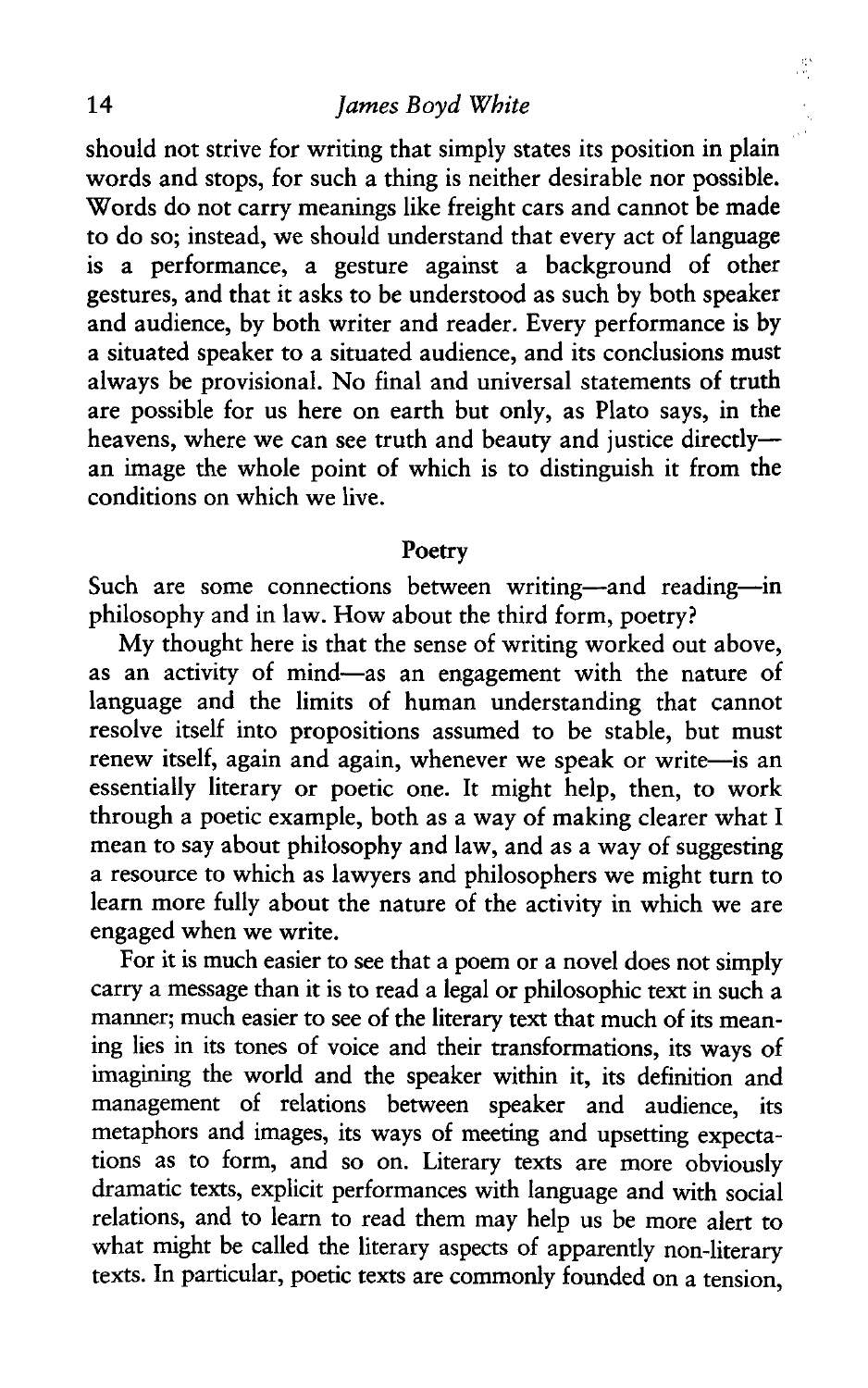*Writing and Reading in Philosophy, Law, and Poetry* 15

or a contradiction, between different ways of thinking or feeling or acting or imagining the world, which they may not resolve at all, or only partly. The truth that such a text asserts is thus not reducible to one position, one voice, one way of thinking, but lies in the fact that both opposing elements have weight and validity.

As an example I have deliberately chosen a poem that may not look or sound much like a poem at all, and one that in fact may seem reducible to a message. It is William Carlos Williams's poem about taking the plums from the icebox,<sup>9</sup> which reads this way:

> THIS IS JUST TO SAY I have eaten the plums that were in the icebox and which you were probably saving for breakfast Forgive me they were delicious so sweet and so cold

When you first read this poem, or hear it read aloud, I think you are likely to have one or two rather strong reactions (just as was the case with the graduation prayer case): either that this is a beautiful poem, special in some as yet unknown way, or that it is trivial and empty. In my own experience this was true of a group of friends, all good readers, who divided in exactly that way and engaged in heated dispute over the question that divided them.

On the negative side, it seems true that the poem does not have the kind of dramatic and intense and clearly-shaped imagery of a poem, like Wallace Steven, 'Thirteen Ways of Looking at a Blackbird',<sup>10</sup> which begins this wav:

<sup>9</sup>'This is just to say' in *The Collected Poems of William Carlos Williams* (A. Walton Litz and Christopher MacGowan (eds.), New York, 1986), 372. [William Carlos Williams, 'This is Just to Say' from *Collected Poems: 1909-1939,* Volume 1, copyright © 1938 by New Directions Publishing Corp., reprinted by permission of the publishers, Carcanet Press Ltd. and New Directions Publishing Corporation.]

<sup>f0</sup> 'Thirteen Ways of Looking at a Blackbird' in *The Collected Poems of Wallace Stevens* (New York, 1971), 92.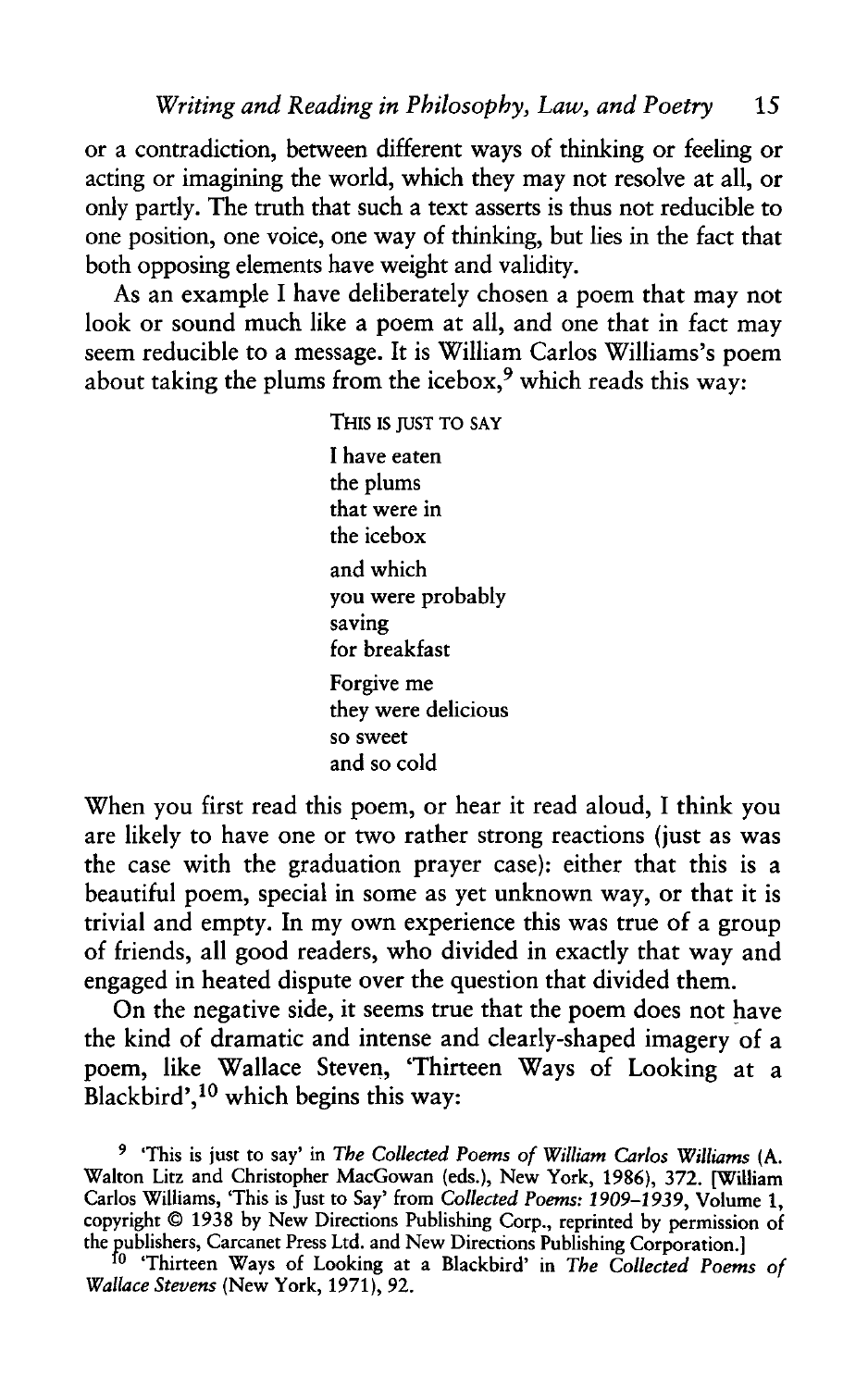Among twenty snowy mountains The only moving thing Was the eye of the blackbird.

By comparison, the language 'and which you were probably saving for breakfast' seems cluttered and awkward and utterly ordinary, devoid of visual force. In addition, those who take the negative view might add that this is a poem that is indeed reducible to a mere proposition: I have eaten your plums, and apologize. That is all there is to it.

But is that so? To test that we might ask what, if anything, the poem does that such a message does not. Here imagine that you are the poet's spouse—or perhaps room-mate or partner or host and that you found this note on the icebox door: 'I ate your plums; sorry about that.' How would that be different from this poem?

Part of it is formal. You will probably not have noticed this when you read the poem, but, as one of my friends observed in the disputation referred to, there are patterns of sound that run through the poem, all leading up to a strong emphasis on the last line, 'so sweet and so cold'. 'Sweet' for example picks up the end rhymes of 'eaten', 'probably', and 'me'; 'and so cold' picks up the  $d$  and  $l$  from 'delicious', the  $l$  from 'plums', the  $k$  sound from the last line of each of the other stanzas, and, most of all, the enormously strong open o, which we have seen foreshadowed in weaker form in 'forgive' and 'icebox' and 'probably'. As my friend put it, these sounds 'have been laid out, given prominence, and anticipated, all as carefully as a key and scale in music'. $^{11}$ 

But even if you assume that we could go on at length in this vein, establishing the formal complexity and coherence of what seems at first a purely ordinary statement, there remains the question to what end this formal composition exists. It could still be at bottom an empty expression, however mathematically or musically complex its organization of sounds. As the recipient of such an apology you might feel that it was ingenious, reflecting a lot of skill and effort, but still not very different in the end from 'sorry about that'.

This brings us to the heart of the poem, which is the definition

 $11$  The friend referred to is my colleague A. L. Becker, whom I thank for his help.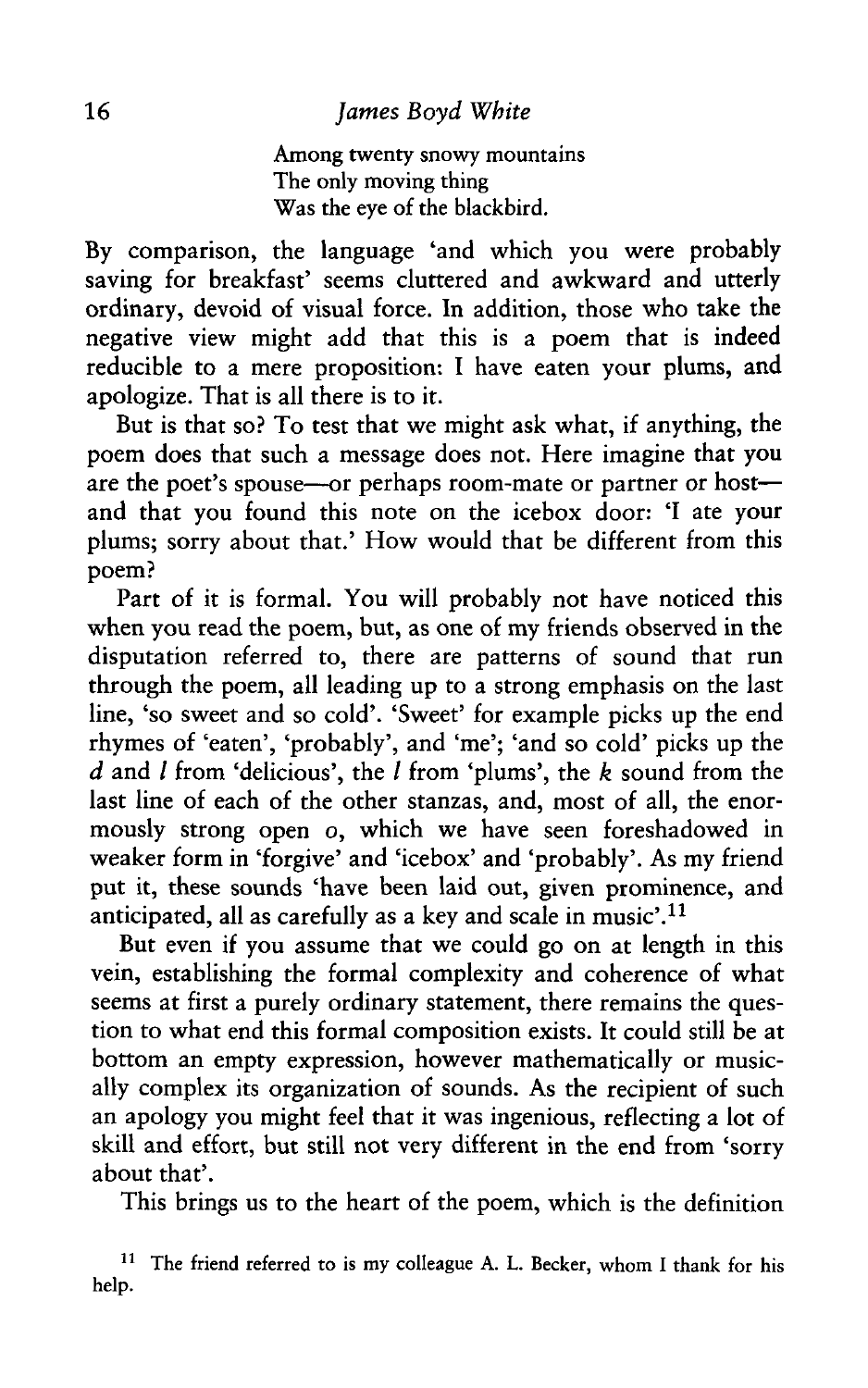of feelings and social relations achieved in its tones of voice. Take, to begin with, the phrase, 'I have eaten', which stands as its own line at the very beginning of the poem. It is hard for anyone educated in the Western tradition not to hear behind this simple phrase echoes of the Garden of Eden: 'And hast thou eaten of the tree whereof I commanded that thou shouldst not eat?' This allusion is reinforced by the later isolation of the word 'saving' in a single line, and by the force of the phrase, again in a single line, 'Forgive me'.

What does the speaker do with this allusion? It could work in ways that are heavy-handed, portentous, mechanistic; but in fact it is quite delicate, precise, at once amusing and touching. See how it plays against the self-depreciating title-'This is just to say'-to create a real tension, the subject of which is the poem itself: is this poem a trivial, minor, quotidian gesture, or is it serious, even too serious?

The biblical reference is reinforced by the fact that what is eaten here turns out to be a fruit; but at the same time it is made less heavy-handed or merely allegorical by the fact that the fruit here is not the apple of tradition but a plum-far more delicious and tempting, and far more ordinary at least than that traditional fruit, in part because it is located, we learn, in the 'icebox'.

Yet, despite the clarity of these allusions, a voice within us wants to say that this simply cannot be an instance of the Fall; it is far too quotidian or trivial. To think of this event in such a grand way is ludicrous. But eating an apple is trivial and quotidian too; and in the second stanza the poem makes plain that the eating of the plums was an act with real moral significance, not simply as a matter of doctrine or theology, but as a matter of actual human relations, for they were not his but someone else's, and he did not eat just one but all of them. Once more we face the peculiar tension that it is the characteristic of this poem to stimulate: we are bound to feel, in part, that this is simply not a big deal, perhaps once more finding ourselves using the word 'trivial'; but it is not an entirely small thing either, and if a marriage or other relation were regularly marked by such transgressions it would be full of difficulty. (Just imagine what Jane Austen would make it mean.) And if the Fall means anything it will show up in the smallest details of life.

The speaker has in fact wronged his wife (let us assume), on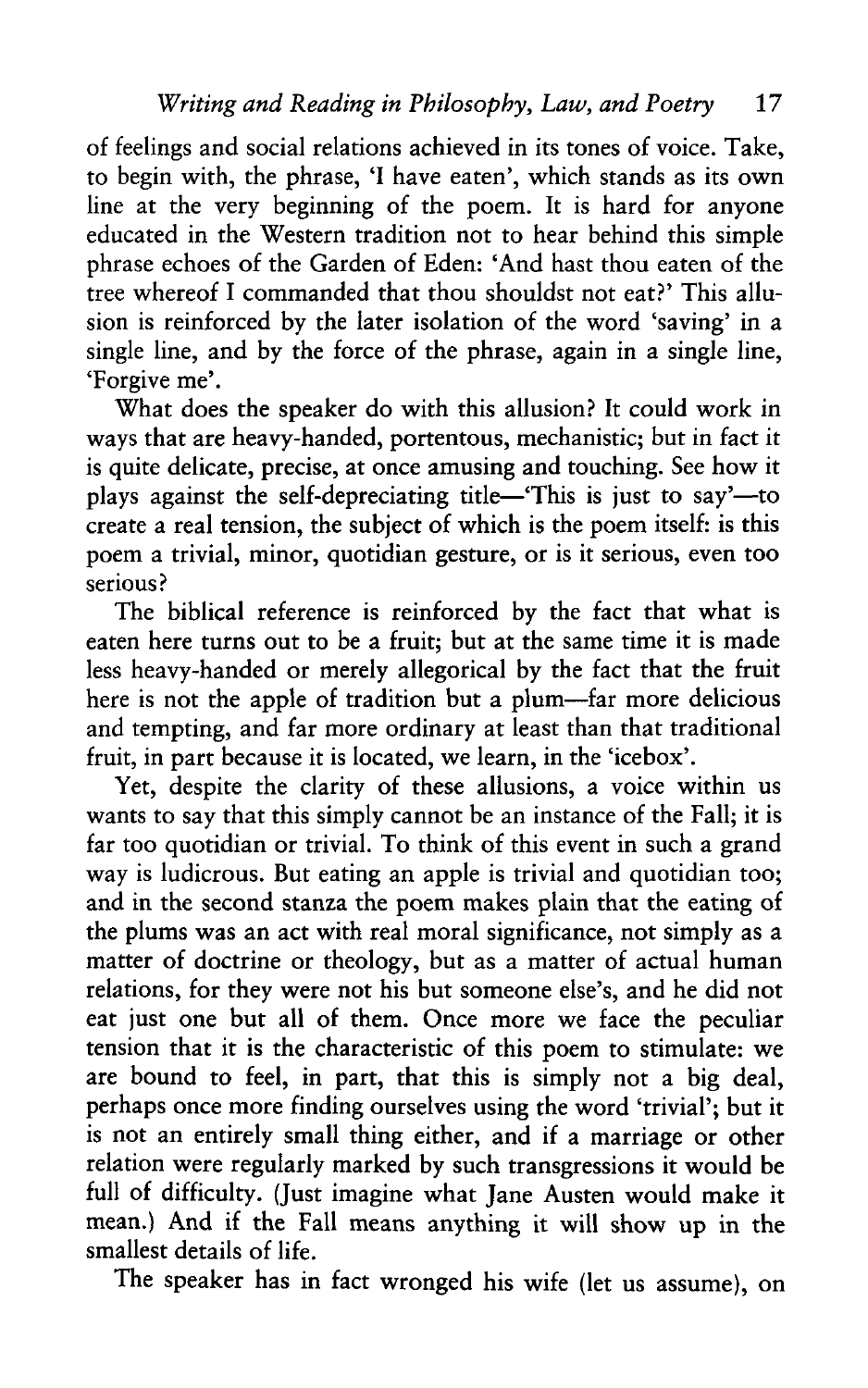however small a scale and no matter how understandable the temptation; what does he do about this fact? He acknowledges that the plums were themselves not trivial, but important to her; he also shows, especially in the 'probably', that he knows her, her tastes and values. This at once makes his offence the more serious and the poem a more adequate recompense, for this is not a stereotyped apology, any man to any woman, but one addressed to her. He shows that he knows her.

His acknowledgement is the initial point of the note itself-'This is just to say'. But why 'just'? He is here minimizing both the expression and the wrong that gave rise to it; this is part of what leads some readers to take the poem as trivial. But he does not stop with the sentence begun in the title, and the sentiments upon which that sentence was based, but comes to see the need to go on, to take another step. And this is far from a small one: 'Forgive me'.

This is still not the end. Now he reaffirms the original act, at least in part, by making the temptation seem practically irresistible, indeed by trying to elicit his reader's imaginative sympathy, even complicity, to confirm what he has done. This is the significance of what we noticed earlier, the great emphasis and intensity given to 'so sweet and so cold'.

The speaker thus begins with a gesture designed to trivialize both what he has done and his present expression; but he finds he cannot do this; he recognizes that the wrong, however small, was real-she was saving the plums for breakfast. He then asks for forgiveness, at first on the basis of his repentance; but he discovers that this too will not work, for the repentance is not and cannot be entirely sincere; he is still in the temptation and cannot deny it. Then he asks for forgiveness, implicitly, on quite a different ground, that it is his nature-and ours too: we confirm it in our response to the last line-to vield to such temptations.

The poem ends with real sweetness, in his confidence that he will be forgiven. This is an enactment of trust, part of what makes it a love poem. (The other part is his knowledge of her.) But it also ends with a real coldness, in the inescapably fallen nature of his being and ours. Yet it is this coldness that makes the sweetness possible: the sweetness is the blessing that he knows that with all his faults, he loves and is loved after all.

To return now to the question whether this really is a poem, or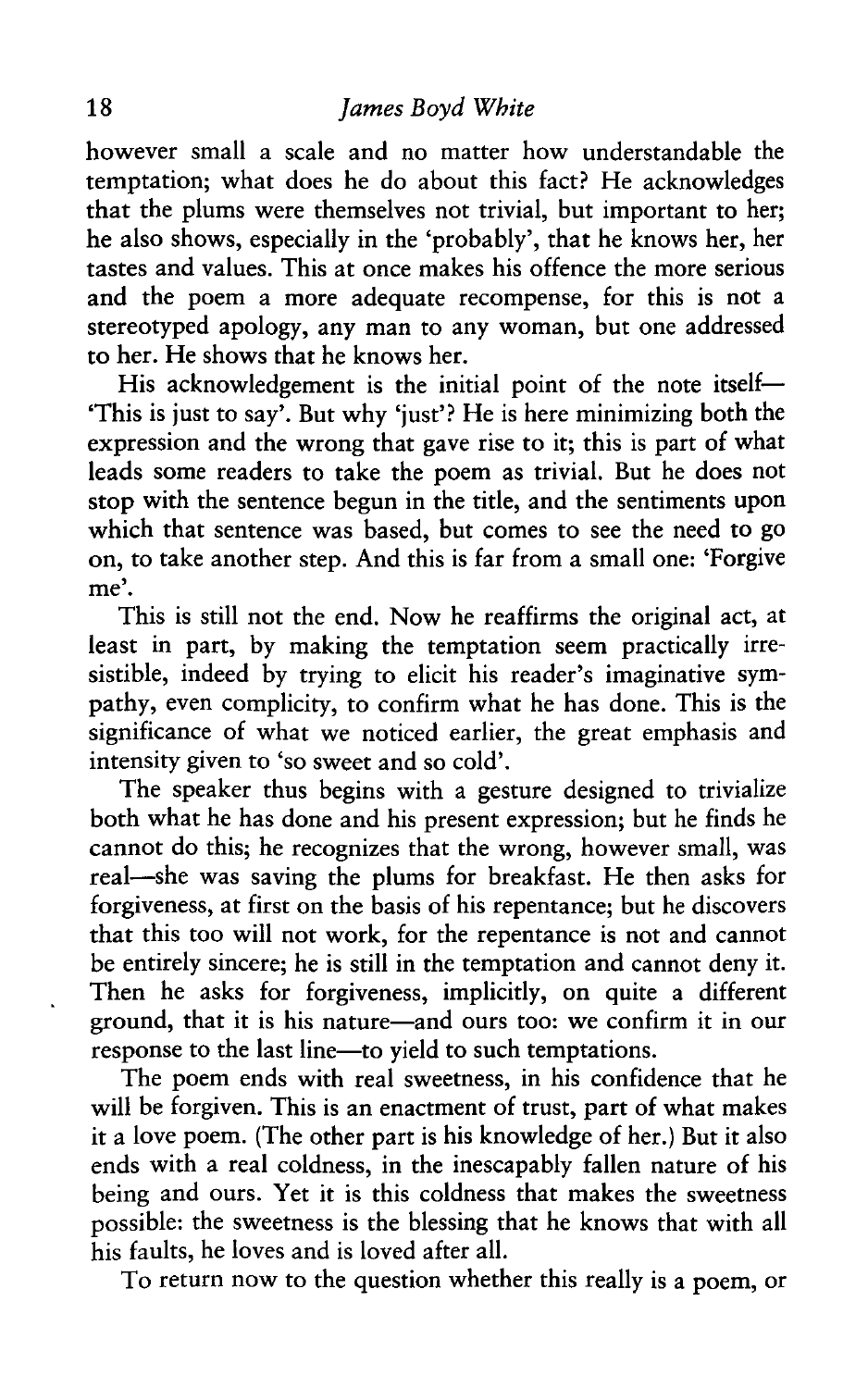really any good: you can see that I think that the answer to both questions is yes. On the other hand, the negative judgments I describe are not without basis, for the poem itself is perpetually creating a tension between the view that it, and the events it speaks of, are crucial, important, aspects of eternal human truth, and the view that it is all too trivial, ordinary, quotidian to count for much. Both parts, the claim of meaning and the self-depreciation are parts of the poem, and important parts: indeed this is the tension at the centre of the piece.

In this the poem captures a tension present in our own everyday life including as lawyers: are the details of our lives merely quotidian and trivial? Or do they make up a moral and aesthetic drama of real importance? This is a question to which law itself speaks. The truth that grandeur can be found in the ordinary, the great in the small, is in this poem placed against the truth that the ordinary is truly ordinary; what the poem represents is thus a crucial and unresolvable uncertainty at the heart of human life. It holds itself out as a response to be imitated, finding a kind of redemption in the tones of voice with which it speaks, at once serious and comic, overstated and understated, claiming and disowning meaning, all in a gesture of love and trust.

Let me briefly make it plain that the question at the heart of this poem is also at the heart of the law. Something happens in the client's life, say an unwanted pregnancy, or an arrest for drunkenness, or a restriction in the use of his land: does this mean anything, does it matter? These are the questions for the lawyer, whose task it is to see that it does matter and to give it meaning in the language of the law. We live our lives on the faith that this can be done, that law can convert the raw material of human experience-the pain, the fury, the loss-into the material of meaning, and in such a way as to permit or invite or enable meaningful action in response. Philosophy too, at least as Plato does it, lives out these questions: does it matter that Phaedrus is infatuated with the rhetoric of Lysias? What does it mean?

Williams's poem can be taken as an instance of a text that does not say the same thing always, but offers its reader a drama, an experience of discovery, that has many of the qualities of a conversation. I have offered one version of this poem, but it is only one version and surely not complete; what is more, I respect the views of my friends who read and judge it very differently.